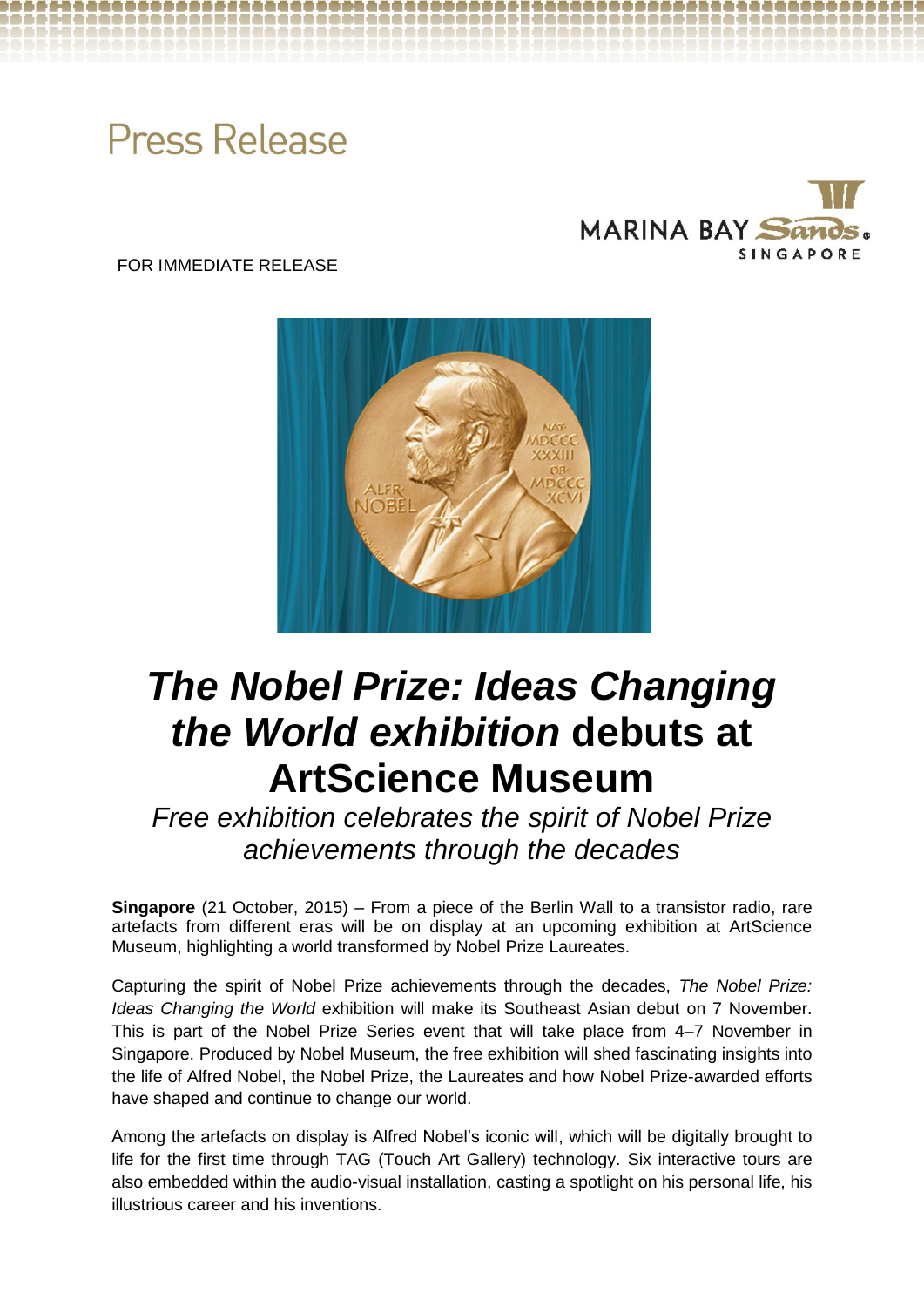

"It is a great privilege to work with Nobel Museum to bring this striking exhibition to Singapore. The Nobel Prize celebrates ground-breaking achievements that have greatly impacted the way we look at, and live in the world. The exhibition uses innovative exhibition design, cutting-edge technology and historical material to look at how Nobel Prize-awarded discoveries continue to shape our future. The Nobel Prize is unique, in that it encompasses science, but also art, through the literature award, and therefore hosting it here at the only ArtScience Museum in the world, is very apt." said Honor Harger, Executive Director of ArtScience Museum.

"Our aim is not to provide definitive answers, but to encourage people to ask more questions. In our exhibition *The Nobel Prize: Ideas Changing the World*, we focus on all those discoveries that have changed everyday life. These discoveries have been made because people keep on asking questions! I hope we can inspire the Singapore audience to ask even more questions, and their curiosity will hopefully be boosted by the fantastic accomplishments made by Nobel Laureates," said Olov Amelin, Director of the Nobel Museum.

*The Nobel Prize: Ideas Changing the World* exhibition explores five key themes through five pavilions:

- **The Nobel Prize** provides an introduction to the Nobel Prize, and how Albert Nobel laid the foundation for the world's most famous award when he penned his will in 1895. Nobel Prize-award achievements have spurred development in science, literature and peace. In this pavilion, visitors can view three items from each prize category, with one item in each category being linked to Alfred Nobel and the other two Nobel Laureates in this field.
- *Alfred Nobel* presents Alfred Nobel, his inventions and industrial operations, and the background to his will by using TAG technology.
- *The Nobel Prize Over the Decades* gives an overview of the history of the Nobel Prize, and of the Laureates and their works.
- *The Nobel Prize in Our Daily Lives* demonstrates the link between Nobel Prizeawarded efforts and phenomena in everyday life.
- **The Nobel Prize and the Future** addresses the question of how Nobel Prize-awarded discoveries may affect the future and of what future Nobel Prizes may involve. This pavilion invites visitors to consider how they view the future and how they can best meet these challenges

Using unique objects and documents, original artistic interpretations and interactive activities, the exhibition will transport visitors back to different eras, bringing to life the transformative effects of scientific discoveries such as the penicillin, and the magnetic horn invented by physicist Simon van der Meer. The renowned physicist shared the Nobel Prize in Physics in 1984 with Carlo Rubbia for contributions to the CERN project, using the magnetic horn to focus antiproton beams in an experiment. The experiment later led to the discovery of the W and Z particles, two of the most fundamental constituents of matter.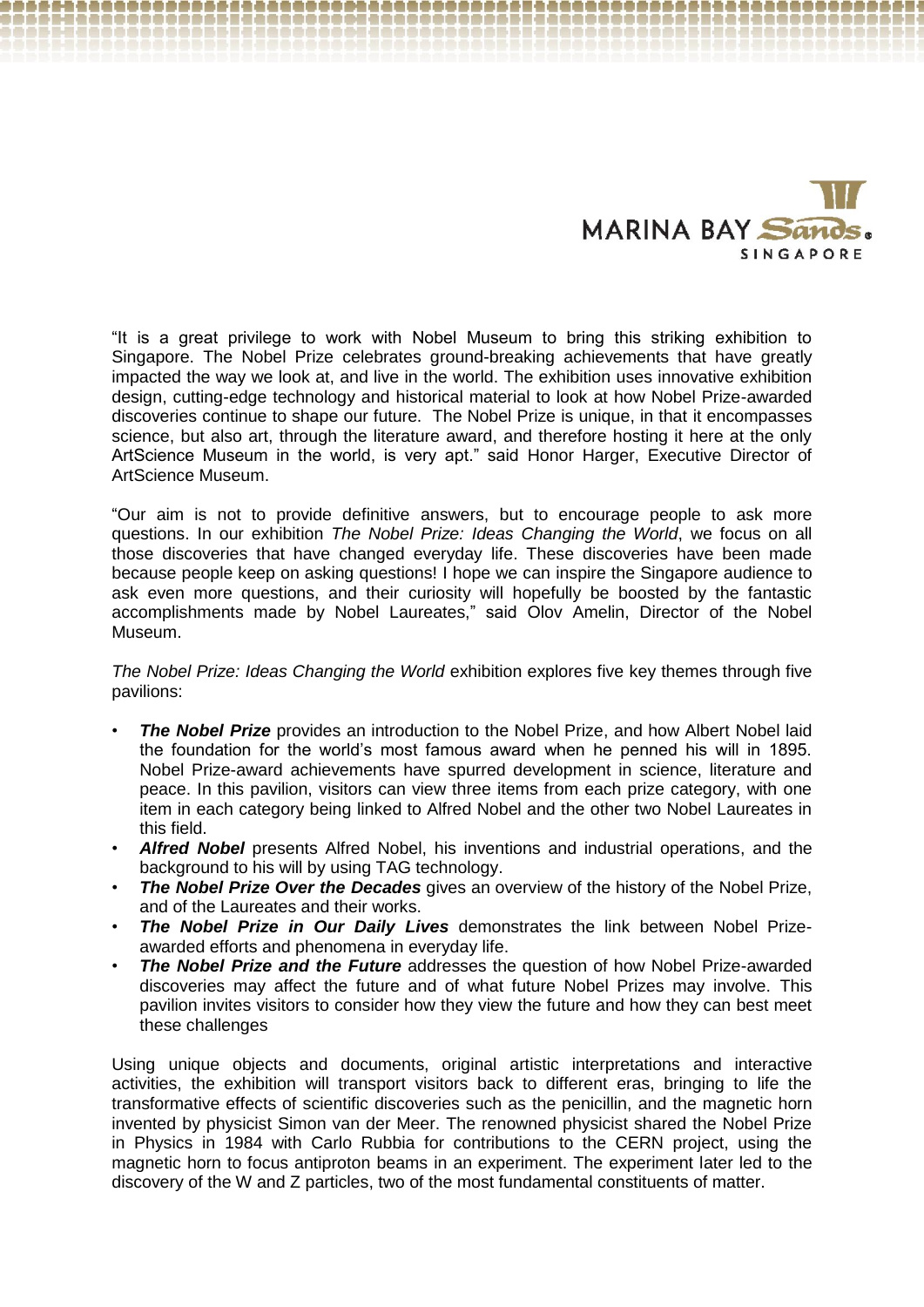

The exhibition also highlights extraordinary achievements in humanitarian disciplines which were awarded the Nobel Prizes for Literature and Peace, such as the International Committee of the Red Cross that won the Peace Prizes in 1917 and 1944 for its work during the First and Second World Wars.

Shifting the focus to Singapore, ArtScience Museum will be working in association with A\*Star and Cold Spring Harbor Lab to curate a special pavilion to showcase the life and achievements of 2002 Nobel Prize Laureate Sydney Brenner, a major contributor to the development of science in Singapore. Through a series of photographs, illustrations and historical documents, the pavilion will highlight Brenner's pioneering work in molecular biology and his instrumental role in establishing Singapore's biomedical research sector.

Showing alongside *The Nobel Prize: Changing the World* exhibition is another forwardlooking exhibition – the *Collider*, which puts visitors in the heart of the world's greatest scientific experiment, the Large Hadron Collider at CERN. Both exhibitions will culminate in a shared interactive space – '*The Collision' –* at the end of the visitor's journey through the exhibition. This zone will present Nobel Prize-awarded CERN researchers and their discoveries, and allow visitors to experiment constructing simple machines using every-day materials. This innovative space aims to inspire visitors to embrace new ideas of innovation and technology.

The free exhibition will run from 7 November 2015 till 24 January 2016.

For more information on *The Nobel Prize: Ideas Changing the World*, please visit [www.marinabaysands.com/ArtScienceMuseum](http://www.marinabaysands.com/ArtScienceMuseum)

###

#### **About Marina Bay Sands Pte Ltd**

Marina Bay Sands is the leading business, leisure and entertainment destination in Asia. It features large and flexible convention and exhibition facilities, 2,560 hotel rooms and suites, the rooftop Sands SkyPark, the best shopping mall in Asia, world-class celebrity chef restaurants and an outdoor event plaza. Its two theatres showcase a range of leading entertainment performances including world-renowned Broadway shows. Completing the line-up of attractions is ArtScience Museum at Marina Bay Sands, which plays host to permanent and marquee exhibitions. For more information, please visit [www.marinabaysands.com](http://www.marinabaysands.com/)

#### **About ArtScience Museum**

ArtScience Museum at Marina Bay Sands is Southeast Asia's leading cultural institution that explores the interrelationship between art, science, technology and culture. Featuring 21 galleries totaling 50,000 square feet, the iconic lotus-inspired building has staged major exhibitions by some of the 20th century's key artists, including Salvador Dalí, Andy Warhol and Vincent Van Gogh, as well as major exhibitions which explore aspects of scientific history.

#### **About the Nobel Museum**

The Nobel Museum is a museum devoted to circulate information on the Nobel Prize, Nobel laureates from 1901 to present, and the life of the founder of the prize, Alfred Nobel (1833-1896). The Nobel Museum's aim is to spread knowledge as well as to create interest and discussion around the natural sciences and culture through creative learning and exhibition techniques, modern technology and elegant design. Please visit: www.nobelmuseum.se